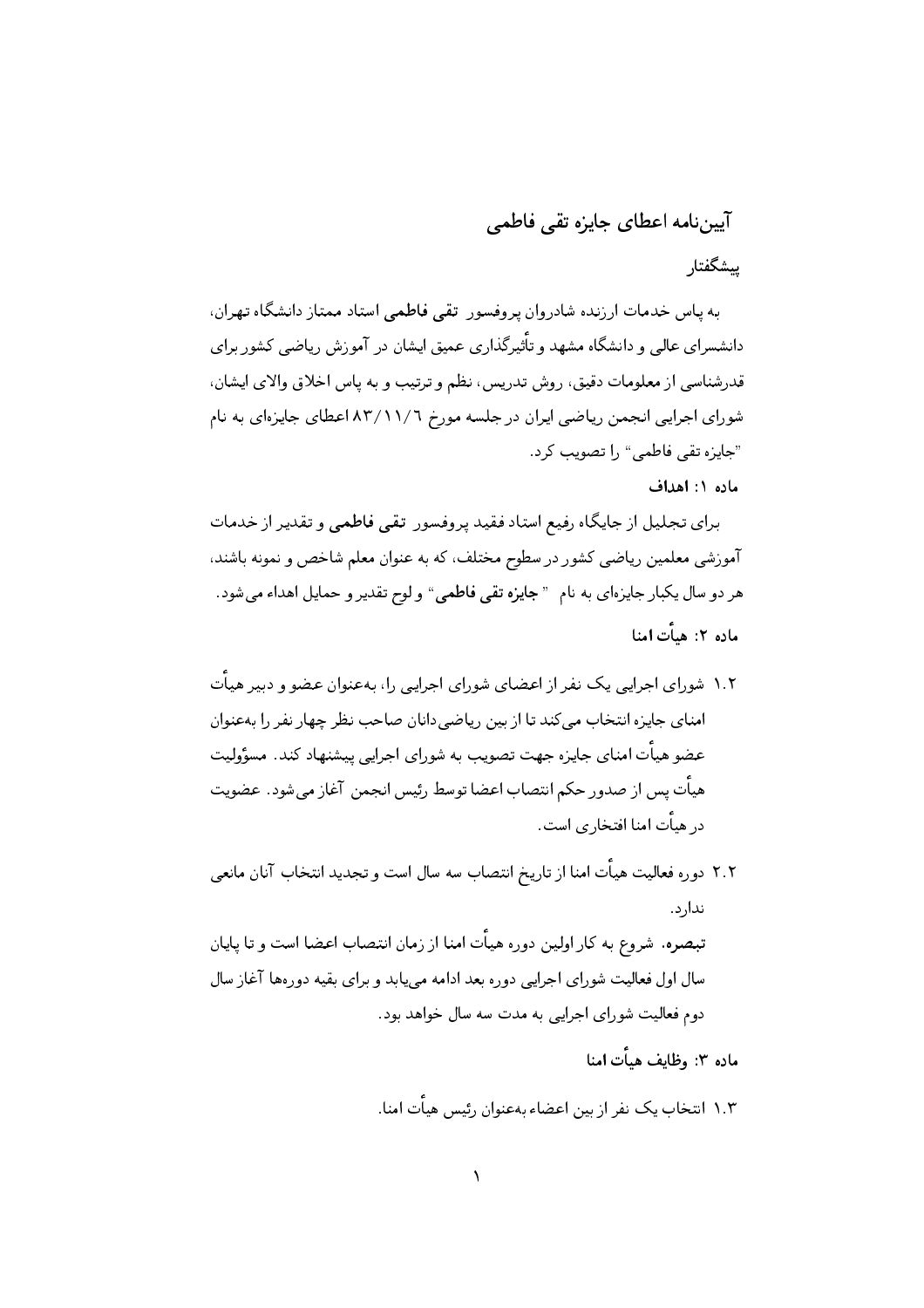- ٢.٣ تدوين، تغيير و تصويب دستورالعمل مربوط به روش كار هيأت.
- ٣.٣ تلاش براي تأمين هزينهها، تقويت بنيه مالي جايزه از طريق ارتباط با اشخاص حقیقی و حقوقی و ترغیب آنان برای کمک به تداوم اعطای جایزه و تعالی آن.
	- ۴.۳ تعیین نوع، زمان و نحوه اعطای جایزه.
	- ۵.۳ تدوین، تغییر و تصویب فرمهای لازم.
- ٦.٣ تعيين نحوه بر رسي سوابق علمي و آموزشي نامزدها، تعيين داوران احتمالي و اخذ تصميم در مورد واجدين شرايط دريافت جايزه.
	- ۷.۳ برآورد هزینهها وارایهٔ آن به شورای اجرایی جهت صدور دستور پرداخت.
	- ٨.٢ انجام هر اقدام لازم ديگر با توجه به مفاد اساسنامه انجمن و اين آيين،نامه.
		- ماده ۴: روش انتخاب واجدین شرایط
- ۱.۴ نه ماه پیش از اعطای جایزه، هیأت امنا طی اطلاعیهای که در خبرنامه انجمن هم درج می شود، ضمین معرفی جایزه از اعضای انجمن و مسؤولان واحدهای آموزشی ریاضی سراسر کشور در تمام سطوح می خواهد تا نام و نشانبی و شرح سوابق علمی و آموزشی واجدین احتمالی شرایط دریافت جایزه را تا تاریخ معین، به دبیرخانه انجمن بفرستند.
- ۲.۴ هیأت امنا فرمهای مخصوص را برای معرفی شدگان می فرستند و درخواست می کند که حداکثر ظرف مدت دوماه فرم تکمیل شده را همراه با مدارک مستند به انجمن ىفرستند.
- ۳.۴ هیأت امنا پس از بر رسی فرمها و مدارکی که در موعد مقرر دریافت شدهاند و در صورت لزوم با استفاده از نظر داوران، برندگان جایزه و میزان آن را تعیین و نتیجه را به شورای اجرایی اعلام می کند تا پس از تأیید در جلسه افتتاحیه کنفرانس بعدی سالانه انجمن رياضي ايران جايزه تعيين شده و لوح تقديري كه توسط رئيس انجمن و هيأت امنا جايزه امضاء مي شود و ممهور به مهر انجمن مي باشد همراه با حمايل لباقت به برندگان اهدا شود.